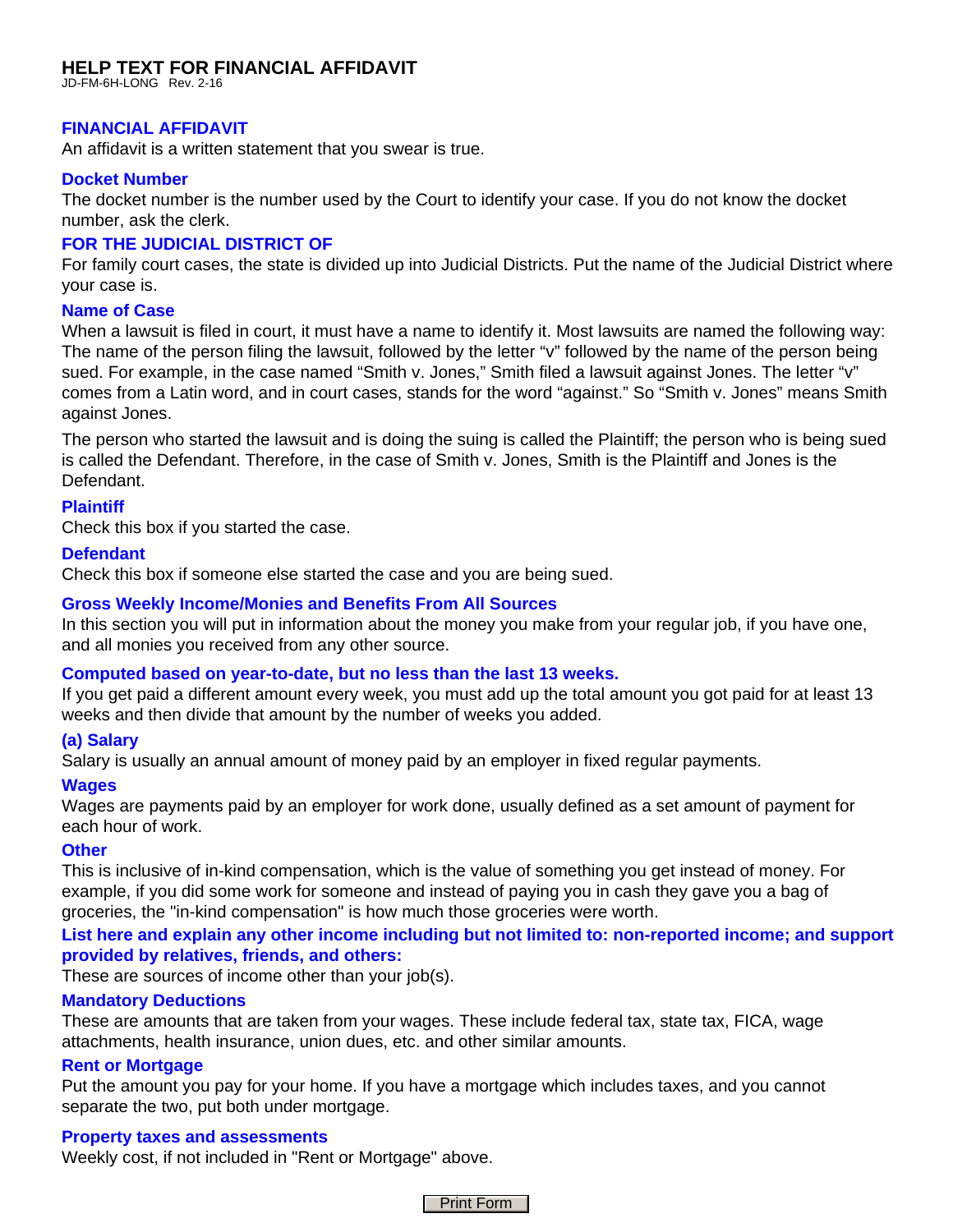## **Utilities**

Weekly average. *(If you aren't sure of the exact amount, write "estimate" after the amount.)*

### **Groceries**

Weekly average. *(If you aren't sure of the exact amount, write "estimate" after the amount.)*

#### **Restaurants**

Weekly average. *(If you aren't sure of the exact amount, write "estimate" after the amount.)*

## **Transportation**

Include all costs to keep your car running. Write the costs under the appropriate categories of gas/oil, repairs or car loan. *(For example, if you spent \$300 in the last 15 weeks on repairs and oil, then the repairs average \$20 per week.)* If you are using public transportation, put the amount you generally spend on this as a weekly expense.

#### **Insurance Premiums**

On a weekly basis. Include health insurance only if it is not already listed as a pay deduction.

## **Medical/Dental Expenses** *(Out-of-pocket expense after Health Savings Account/Plan)*

Figure out how much you spend out-of-pocket on medical and dental bills and prescriptions in one year and divide by 52. Do not include insurance or expenses reimbursed by insurance. Do include co-payments for doctor or hospital visits and for prescription drugs.

## **Uninsured Medical/Dental not paid by insurance:**

This is all medical and dental payments that were not covered by your insurance. Figure out how much you spend on uncovered medical and dental bills in one year and divide by 52.

#### **Personal Care, Clothing, Dry Cleaning, Entertainment, Alcohol, Smoking Products, Vacation**

For these items, figure out how much you spend each year on these things and divide by 52. *(If you aren't sure of the exact amount, write "estimate" after the amount.)*

## **Child Support of this case**

Any court-ordered child support you pay should be put here *(not child support you are receiving)*.

## **Child Care Expense** *(after deductions, credits and subsidies)*

Write how much you spend weekly on child care. Include the cost of nursery school, baby-sitters, after school, and similar costs.

#### **Child Support of other children other than this case**

Any court-ordered child support you pay should be put here *(not child support you are receiving)*.

#### **Alimony: Payable to this spouse**

Write only the amount that the court has ordered you to pay and that you are actually paying.

#### **Alimony: Payable to another spouse**

Write only the amount that the court has ordered you to pay and that you are actually paying.

#### **Other**

Include personal and other miscellaneous expenses *(weekly). (If you aren't sure of the exact amount, write "estimate" after the amount.)*

#### **Total Weekly Expenses Not Deducted From Pay:**

Add up all of your expenses and put the amount here.

## **III. Liabilities** *(Debts)*

Liabilities are debts you owe. Think of every person or company you owe money to and list them here. Don't forget to include such things as overdue utility bills, tax bills, personal and student loans, credit cards, store credit cards, outstanding medical bills, and similar debts.

JD-FM-6H Rev. 2-16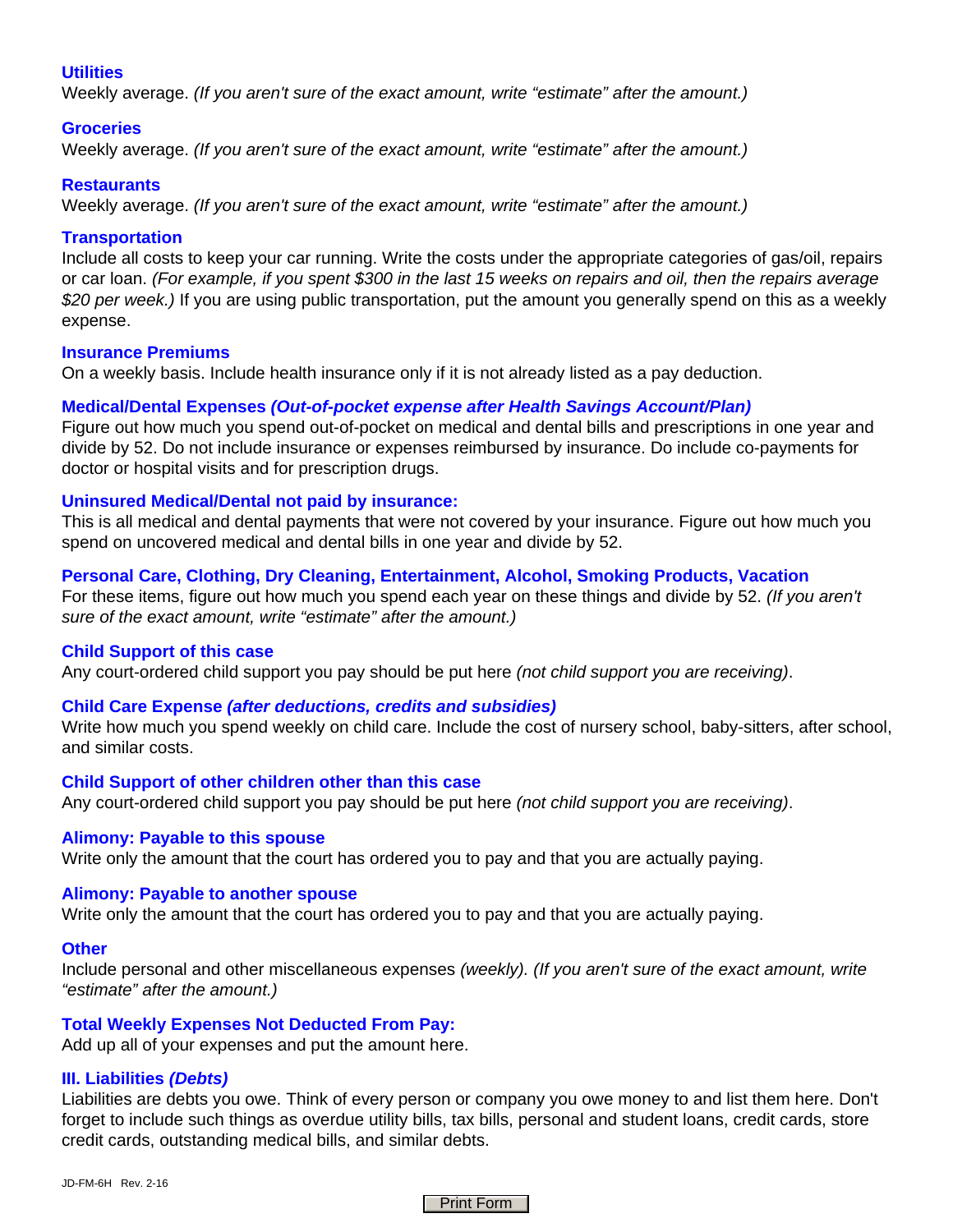## **Creditor Name**

Is the person or company you owe money to.

## **Type of Debt**

Is the category, listed below, under which the money you owe is classified.

#### **Balance Due**

Put the amount you still owe on the debt.

#### **Date Debt Incurred.**

The day the debt started. If you are not sure of the exact date you got the debt, put the month and year or the year. If it is an open account such as a credit card, you do not have to put a date, instead write "revolving."

## **Weekly Payment.**

The amount you pay on the debt every week. *(Again, multiply the monthly amount by 12 and then divide the total by 52 to come up with a weekly amount).* If you are not making any payments because you have not been able to do so, write "0" on this line. If you have already put your auto loan payments under Weekly Expenses, you should not put them down again.

#### **(A). Total Liabilities** *(Total balance Due on Debts).*

Add up all the amounts in the Balance Due column and put the total amount here.

#### **(B). Total Weekly Liabilities Expense**

Add up all the amounts in the Weekly Payment column and put the total amount here.

#### **IV. Assets**

Assets are property that you own. Here you must list any property you own and how much it is worth. If you don't know the exact amount that the property is worth, you may put in an amount you think it is worth *(an estimate).*

#### **a. Fair Market Value**

If you own your home, put in an estimated value of your home if it were sold today.

#### **b. Mortgage Current Principal Balance**

This is the amount still owed on the home and any liens on the property.

## **c. Equity Line of Credit and Other Liens**

An equity line of credit is credit issued to you based on the difference between the estimated value of your home and the amount that you owe on the home, including all mortgages and liens. Liens are any right another person has to your property until a debt owed to that person is discharged.

#### **d. Equity**

This is how much of the home you own. Your equity is the difference between the estimated value of your home and the amount you owe on the home, including all mortgages and liens.

#### **e. Value of Your Interest**

This is the amount of equity, calculated in section d., divided between the owners of the home on a percentage basis. To calculate the value of your interest, first determine what percent of the home you own. For example, if you own the home by yourself, you own 100% of the home. If you own the home equally with one other person, you own 50% of the home. Use that percentage to calculate what percent of the equity belongs to you. For example, if you own 100% of the home and there is \$1,000 in equity, the value of your interest is \$1,000. If you own 50% of the home and there is \$1,000 in equity, the value of your interest is \$500.

#### **Other**

This includes vacation homes, cottages, timeshares, undeveloped land and other similar properties.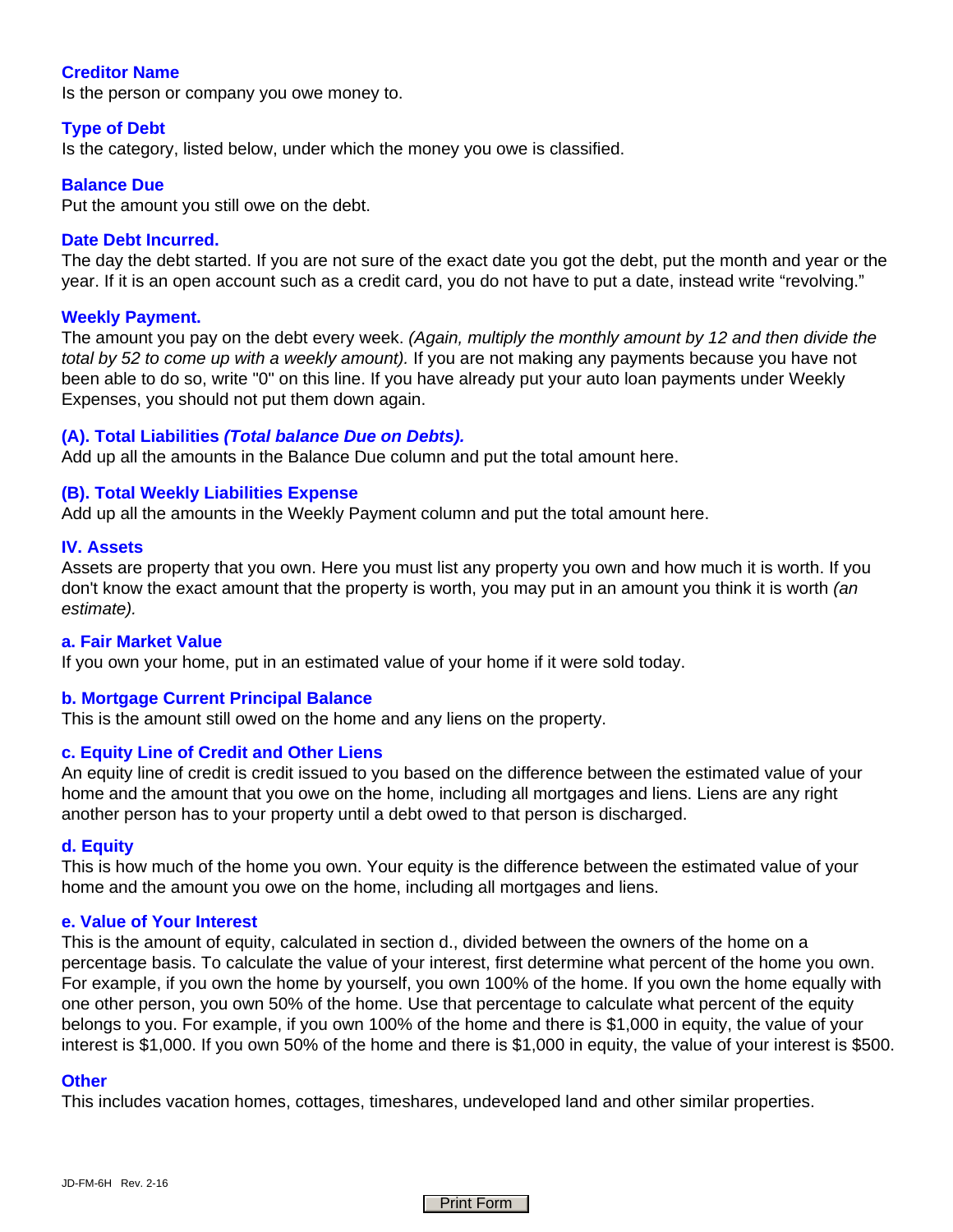## **Total Net Value of Real Estate**

If you have more than one property, add up the value of your interests in all your real estate and put the total amount of all of the properties combined where it says total net value of real estate.

## **a. Value**

This is the estimated value of your motor vehicle.

## **c. Equity**

This is the estimated value of your car minus the loan balance. For example, if the value of the car is \$2000 and the loan balance is \$1500, then you own \$500 equity in your car.

## **d. Value of Your Interest**

This is the amount of equity, calculated in section c., divided between the owners of the vehicle on a percentage basis. To calculate the value of your interest, first determine what percent of the vehicle you own. For example, if you own the vehicle by yourself, you own 100% of the vehicle. If you own the vehicle equally with one other person, you own 50% of the vehicle. Use that percentage to calculate what percent of the equity belongs to you. For example, if you own 100% of the vehicle and there is \$1,000 in equity, the value of your interest is \$1,000. If you own 50% of the vehicle and there is \$1,000 in equity, the value of your interest is \$500.

## **Total Net Value of Motor Vehicles**

If you have more than one motor vehicle, add up the value of your interests in all your motor vehicles and put the total amount of all of the accounts combined where it says total net value of motor vehicles.

#### **Bank Accounts.**

If you have money in a bank account, state the bank name and the amounts on deposit under the corresponding type of account *(for example, "checking" or "savings"). (Note: If you keep a checking account only for paying bills, write "only for paying bills" and put the average monthly balance).*

## **Value of Your Interest**

This is the amount of the bank account divided among its owners on a percentage basis. To calculate the value of your interest, first determine what percent you own. For example, if you own the account by yourself, you own 100%. If you own it equally with one other person, you own 50%. Use that percentage to calculate what percent of the account that belongs to you. For example, if you own 100% of the account and its value \$1,000, the value of your interest is \$1,000. If you own 50% of the account and its value \$1,000, the value of your interest is \$500.

#### **Total Net Value of Bank Accounts**

If you have more than one bank account, add up the total value of your interests in all your bank accounts in them and put the total amount of all of the accounts combined where it says total bank accounts.

## **Total Net Value of Stocks, Bonds, Mutual Funds.**

If you have more than one, add up the amounts you have in them and put the total amount of all of the accounts combined where it says total net value of bonds, mutual funds, bond funds.

#### **E. Insurance.**

This section is for disability insurance and life insurance you own on your own life or on someone else's life. Put the name of the insured person and the name of the company that issued the policy. There are two types of life insurance: term and whole life. A term life insurance policy does not build cash value from which you can borrow. It only pays money when the person who is insured dies. The policy is cancelled when you stop making payments. A whole life insurance policy requires you to make monthly payments for a specified number of years. At the end of that time, the policy is paid for and no more monthly payments are needed. The policy will have a cash value which you can borrow from.

#### **Current Balance/Value**

This is the cash value amount of the insurance policy that you would receive if you borrowed on the policy or cancelled it. If you don't know the cash value, call your insurance company or agent for the information. *(Note: if you have term insurance or there is no cash value to your disability policy, the cash value is "0.")*